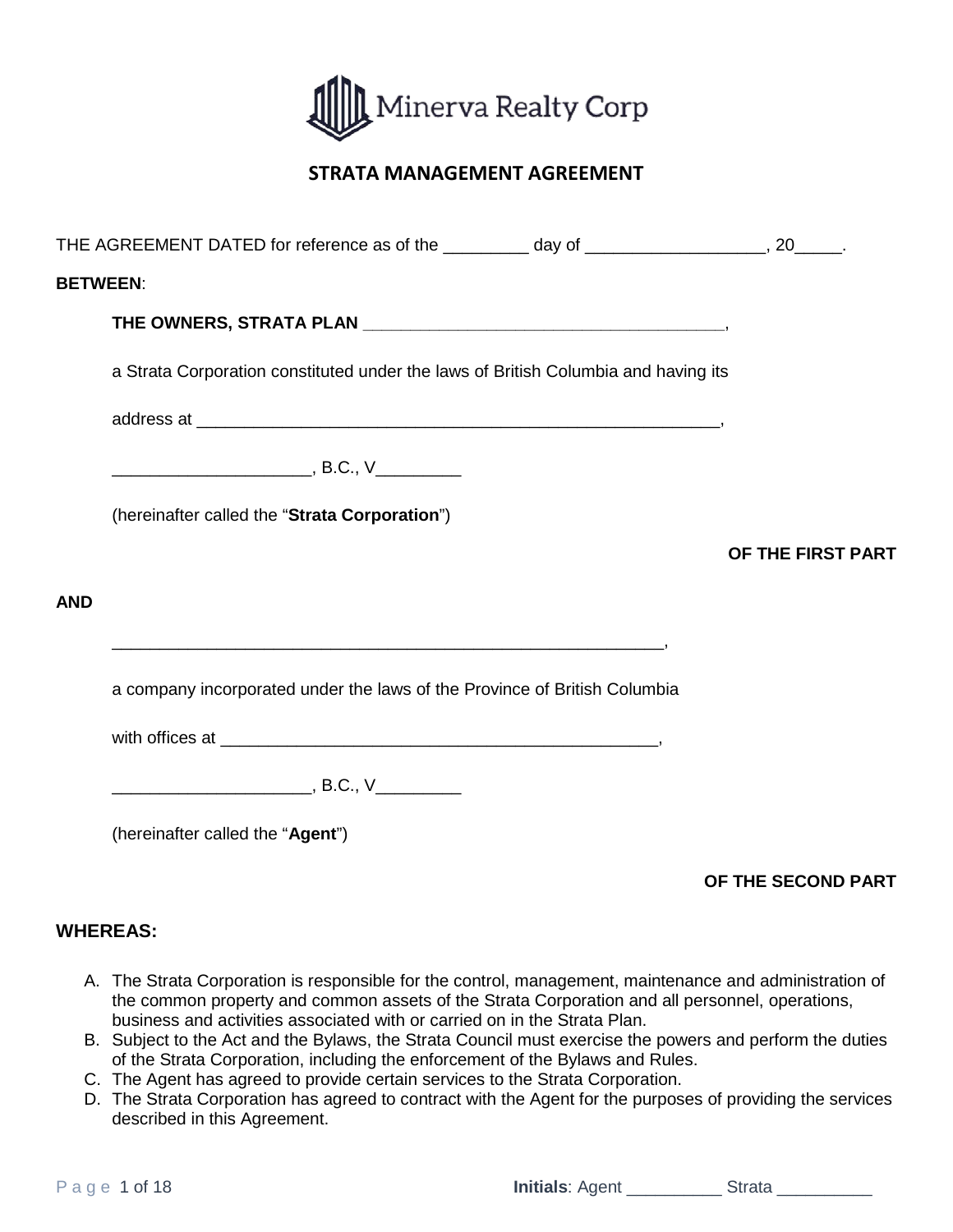WITNESS THEREFORE that in consideration of the sum of Ten (\$10.00) Dollars now paid by each party to the other (the receipt and sufficiency whereof is by each hereby acknowledged) and in consideration of the mutual promises contained herein, the parties agree, one with the other, as follows:

## **Definitions**

- 1. In this Agreement, the following terms shall have the following meanings:
	- 1.1 "**Act**" means the *Strata Property Act* and amendments thereto and any regulations adopted pursuant to the Act;
	- 1.2 "**Agent**" means the strata property agency brokerage described on page 1 of this Agreement;
	- 1.3 " **Agent's Fees**" means the fees payable to the Agent pursuant to Clause 5.2 of this Agreement;
	- 1.4 "**Agreement**" means this agreement, including any schedules attached to this agreement, and any amendments to this agreement;
	- 1.5 "**Bylaws**" means the bylaws adopted by the Strata Corporation and in effect from time to time;
	- 1.6 **"CRT"** means the Civil Resolution Tribunal of British Columbia;
	- 1.7 "**Laws**" means all applicable restrictive covenants, zoning ordinances and building codes, health, environmental and safety laws and regulations, and other municipal, provincial and federal laws, statutes, ordinances, rules, regulations, orders, civil resolution tribunal decisions and court decisions;
	- 1.8 **"Meetings"** means all Strata Council meetings and Strata Corporation general meetings;
	- 1.9 "**Owners**" means the owners of strata lots included in the Strata Plan;
	- 1.10 "**PIPA**" means the *Personal Information Protection Act and amendments thereto and any regulations adopted pursuant to the Personal Information Protection Act;*
	- 1.11 "**RESA**" means the *Real Estate Services Act* and amendments thereto and any regulations or rules adopted pursuant to the *Real Estate Services Act*;
	- 1.12 "**Rules**" means the rules of the Strata Corporation made pursuant to sec. 125 of the Act from time to time;
	- 1.13 "**Section**" means a section of the Strata Corporation created pursuant to Part 11 of the Act;
	- 1.14 "**Strata Corporation**" means the strata corporation described on page 1 of this Agreement;
	- 1.15 "**Strata Council**" means the strata council of the Strata Corporation;
	- 1.16 "**Strata Plan**" means the strata plan filed in the Land Title Office that created the Strata Corporation; and
	- 1.17 "**Tax**" means the Goods and Services Tax as may be applicable under the *Excise Tax Act* and the Provincial Sales Tax as may be applicable under the *Provincial Sales Tax Act* and any other applicable tax in replacement or substitution therefor that is applicable to the services provided under this Agreement

Page 2 of 18 **Initials**: Agent \_\_\_\_\_\_\_\_\_\_ Strata \_\_\_\_\_\_\_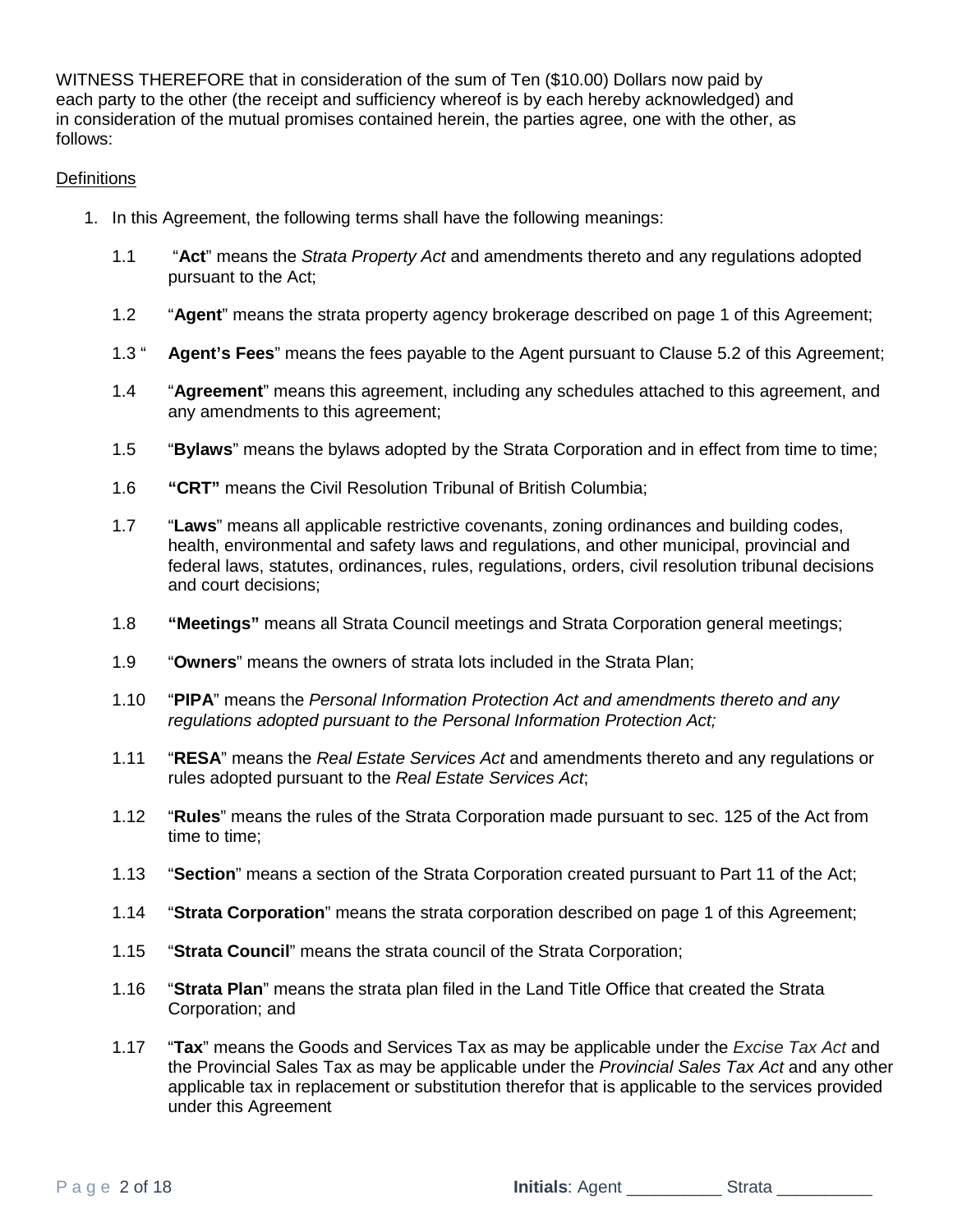## Exclusive Appointment

2. Commencing on the Commencement Date set out in item 1 of Schedule A attached to this Agreement, the Strata Corporation appoints the Agent as its sole and exclusive Agent to provide services to the Strata Corporation upon the terms and conditions contained in this Agreement. The Agent agrees to provide the services in a diligent and honest manner, subject to the direction of the Strata Council and the terms of this Agreement.

## Agent's Agreement

3. The Agent hereby covenants and agrees with the Strata Corporation as follows:

## **General**

3.1 Agent Services - To furnish the services of the Agent as agent for the Strata Corporation in assisting the Strata Council in managing the business affairs of the Strata Corporation;

3.2 Administration - To assist the Strata Council with its administration of the common property and common assets of the Strata Corporation at the direction of the Strata Council;

3.3 Strata Corporation's Performance - To assist the Strata Council with the performance of all obligations required to be performed by the Strata Corporation pursuant to the Act and agreements entered into between the Strata Corporation and any other person, firm or corporation in respect of the business affairs of the Strata Corporation;

3.4 Staffing - To designate a representative of the Agent to be the principal contact person between the Agent and the Strata Corporation;

#### Financial

3.5 Strata Fees - To receive and record all strata fees, special levies, user fees, contributions to the contingency reserve fund, and other revenues and amounts due to the Strata Corporation;

3.6 Unpaid Strata Fees - Upon specific instructions of the Strata Council, demand and attempt to lawfully recover strata fees, contingency reserve fees, special levies or user fees and any and all other monies from time to time payable by Owners to the Strata Corporation.

To assist the Strata Council in the collection of unpaid monthly strata fees, special levies, user fees, contributions to the contingency reserve fund and any other monies due to the Strata Corporation. Such assistance may include, with the direction of Strata Council, and the charge of a fee in the amount set forth in item 12 of Schedule A:

(a) the signing, filing and delivering of certificates of liens, receipts, certificates and acknowledgements; and

(b) working with the Strata Corporation's legal counsel in taking legal or other enforcement action;

3.7 Annual Budget - To annually furnish an estimate of revenues and expenses in order to assist the Strata Council in determining the appropriate amount of contribution to be paid by each Owner towards operating expenses and the contingency reserve fund as part of the budgeting process required by the Act;

3.8 Accounting Statement - To provide the Strata Council with a monthly accounting statement of receipts, disbursements, expenses and charges;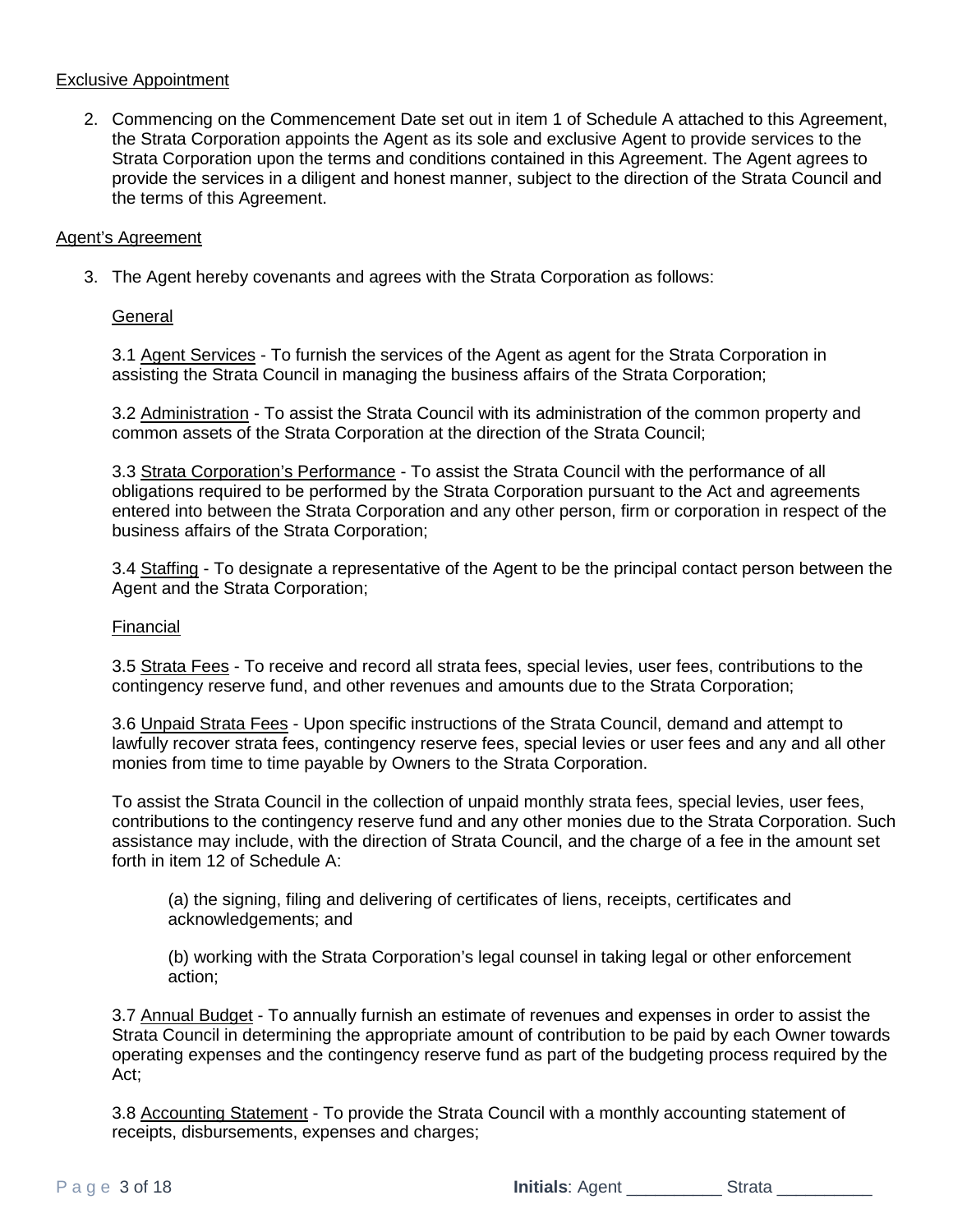3.9 Miscellaneous Accounting Functions – To provide accounting functions requested by the Strata Corporation and/or Strata Council that are not included elsewhere in this Agreement. For example, calculations related to shared expenses and to charge a fee for such services in the amount set forth in item 2 of Schedule A.

3.10 Bank Statement - To provide the Strata Council with a copy of each monthly bank statement for each trust account and a reconciliation of same within 6 weeks after the end of the month to which the statement relates;

3.11 Expenditures - Provided funds are available and subject to the Strata Council's authorization where required, to pay from the Strata Corporation's funds in a timely fashion all charges, expenses and outgoings payable by or chargeable to the Strata Corporation;

3.12 Payroll Accounts - If necessary, to provide payroll accounting for Strata Corporation employees either directly or through a third party service provider and to charge a fee for such services in the amount set forth in item 3 of Schedule A;

3.13 Strata Corporation's Monies - To deposit all receipts of the Strata Corporation into the appropriate trust account(s) in accordance with the provisions of RESA, such trust accounts to be separate from the Agent's corporate accounts and deposited with an institution qualified to engage in the credit union, banking or trust business. To withdraw funds from or transfer funds between such accounts as may be appropriate. The Agent may transfer such monies between accounts and pooled trust accounts as permitted by RESA and may invest the Strata Corporation's funds as directed by the Strata Council and as permitted under RESA and section 95 of the Act;

## Trust Accounts

3.14 Maintenance of Trust Accounts - To maintain at least one separate trust account for operating expenses in the name of the Strata Corporation;

3.15 Contingency Reserve/Special Levy Trust Accounts - To maintain separate trust accounts and subaccounts for contingency reserve money and special levy money;

3.16 Statutory Review of Books - To keep full and detailed books and to make the books available for the annual review of books maintained by the Agent as required by the Real Estate Council of BC pursuant to RESA, and to charge the fee specified in item 1 of Schedule B, whether or not the Strata Corporation's books are in fact reviewed in whole or in part;

3.17 Strata Corporation's Audit – To keep full and detailed books and if directed by the Strata Corporation, to arrange for an outside accountant to conduct an audit or review engagement of the books at the Strata Corporation's cost. The Agent shall charge a fee specified in item 3(c) of Schedule B for supervising the independent audit or review engagement;

3.18 Signing Authority - To ensure that the signing authority of the Agent for the operating fund trust account and/or pooled trust accounts includes at least one managing broker of the Agent. If contingency reserve and/or special levy trust accounts are maintained, two signing authorities shall be required for any transfer of funds, which signing authority may be any two of the following: a managing broker, a licensee, director, officer or accountant of the Agent. In any event, such execution must be at the direction of the Strata Council.

#### Meetings/Attendances

3.19 Meetings - To arrange for a representative of the Agent to attend at a mutually agreed time and date, up to the number of Meetings per year set forth in item 5 of Schedule A attached hereto. The Agent's attendance over and above the number of Meetings specified in item5 of Schedule A, or

Page 4 of 18 **Initials**: Agent \_\_\_\_\_\_\_\_\_\_ Strata \_\_\_\_\_\_\_\_\_\_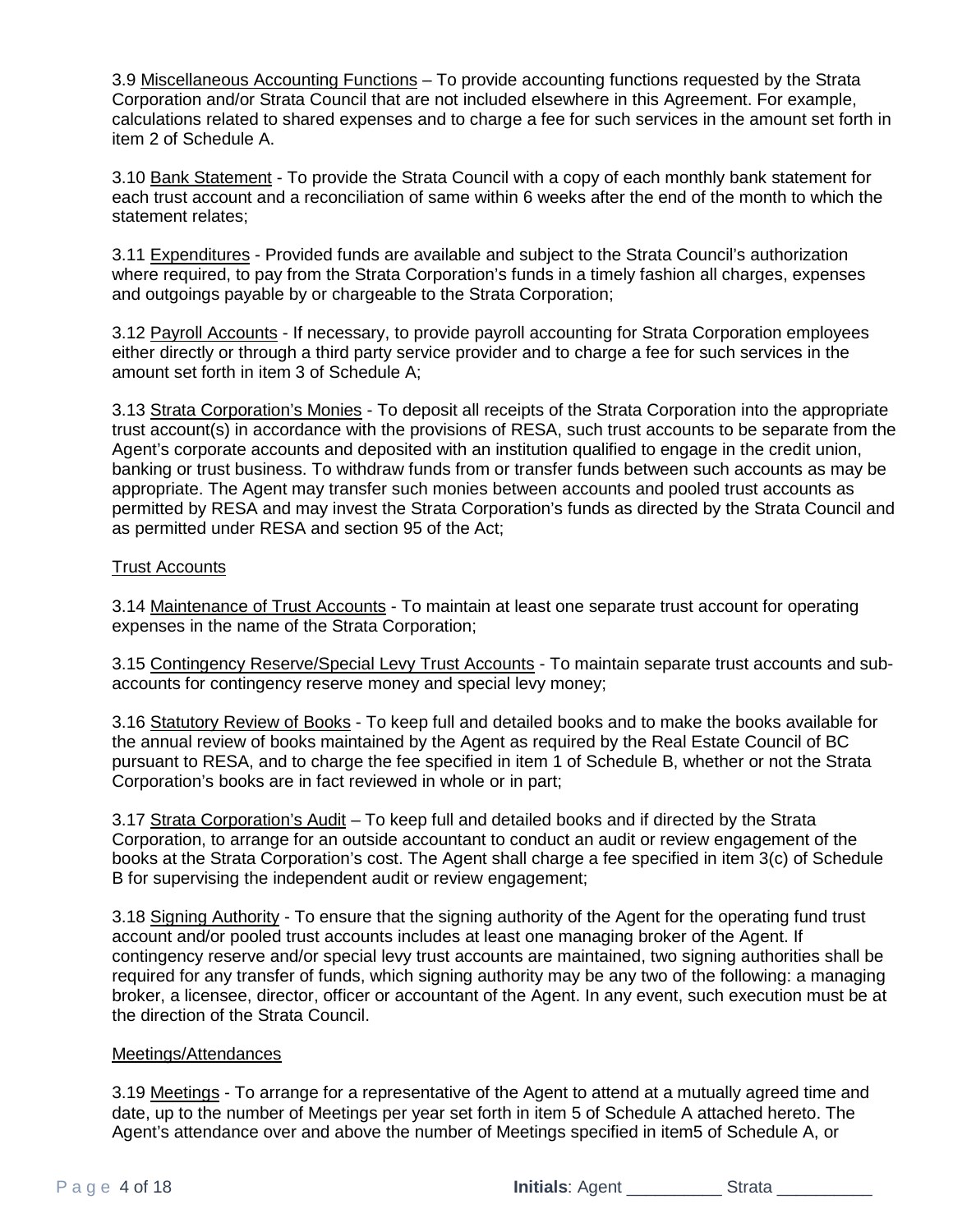attending at any Meeting of a duration longer than the number of hours specified in item 6 of Schedule A, shall be mutually agreed upon by the parties and the Agent shall be entitled to charge the additional fees shown in Clauses 5.2(b) or 5.2(c) as applicable;

3.20 Other Attendances - To arrange for a representative of the Agent to attend at a mutually agreed time and date to attendances requested by the Strata Council including but not exhaustively information meetings, committee meetings, arbitrations, mediations, court hearings and other attendances requested by the Strata Council;

## Strata Council

3.21 Strata Council - To consult and communicate with and advise the Strata Council in regard to the performance of any of the Strata Council's obligations under the Act. The Agent shall act upon the direction of the Strata Council;

## Records

3.22 Records - To keep full and detailed records of the transactions of the Strata Corporation;

3.23 Owner/Tenant's Registry -To maintain a registry of all Owners and tenanted strata lots;

3.24 Preparation and Retention - In compliance with section 35 of the Act and at the direction of the Strata Council,

(a) prepare the records required by section 35(1) of the Act;

(b) retain the records required by section 35(2) of the Act, including the owner registry (save and except any of the prescribed documents not provided to the Agent by the Strata Corporation and any other documents listed in Schedule B), if applicable; and

(c) retain the records for such time as required by RESA and section 35(3) of the Act;

3.25 Inspection of Records - In compliance with section 36 of the Act, PIPA and at the direction of the Strata Council, make available for inspection to an Owner the Strata Corporation's documents, accounts and records which the Agent may have and must be produced pursuant to section 36. At the direction of the Strata Council, the Agent may redact records made necessary by the application of PIPA. The Agent shall charge an hourly fee in the amount specified in item 5 of Schedule A for the time spent redacting and supervising the inspection of such records. Any such material shall be made available to any Owner, after first receiving reasonable notice from the owner in accordance with the Act, of their intention to inspect the records at the office of the Agent. Subject to compliance with the Act, electronic records may be retained outside British Columbia or Canada, in which case they may be subject to the laws of the jurisdiction in which such records are located;

3.26 Use and Disclosure of Strata Corporation Information and Personal Information of Owners - Subject to PIPA, collect, use and disclose information respecting the Strata Corporation, including personal information respecting any Owner for any and all purposes related to the management, maintenance and administration of the Strata Corporation, and provide to a third party documentation and information as required by the Act to facilitate the sale of any strata lot;

3.27 Minutes - At the request of the Strata Council, to prepare minutes for meetings at which the Agent is in attendance, and provide the minutes of Strata Council meetings and general meetings of the Strata Corporation pursuant to the terms and conditions of this Agreement and as required by the Act and the Bylaws; 3.28 Correspondence - Subject to payment of a fee by the Strata Corporation based upon limits on the number of communications as noted in Clause 5.2(j) of this Agreement, to receive and respond to all correspondence as directed by the Strata Council;

Page 5 of 18 **Initials**: Agent \_\_\_\_\_\_\_\_\_\_ Strata \_\_\_\_\_\_\_\_\_\_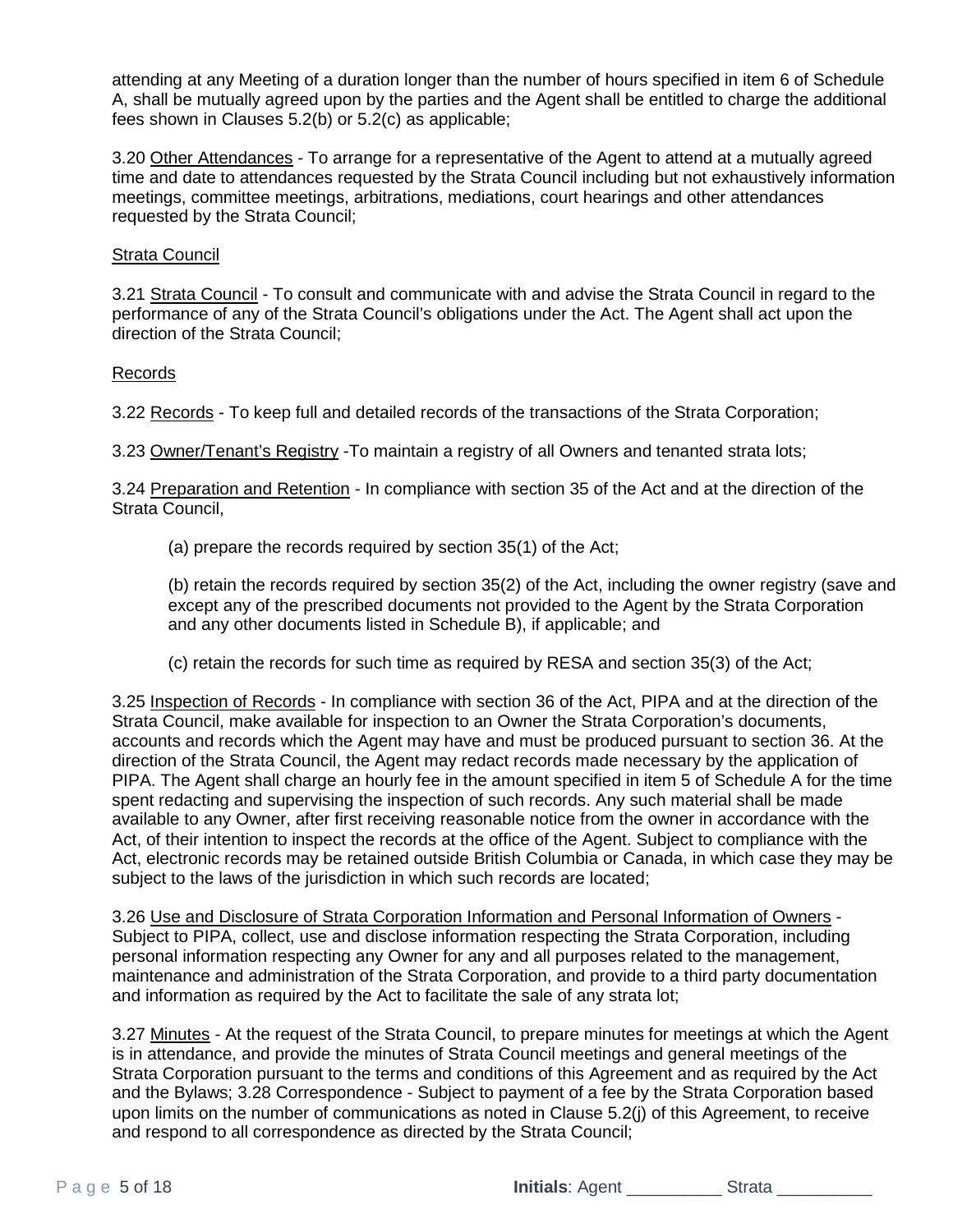3.29 Forms - At the direction of the Strata Council, prepare, sign, file and deliver necessary statutory forms, including Form B, F and G certificates, Form H acknowledgements, and Forms I, L, M, N and X. The Agent acknowledges that the Act's regulations restrict the amount that can be charged to the person requesting forms such as Form B's and F's. The Agent shall be entitled to retain the fees and disbursements it charges such Owners, proposed purchasers, lenders, real estate licensees, lawyers or notaries. Due to liability concerns and workload factors, the Agent shall charge the Strata Corporation for preparing, signing, filing and delivering the necessary statutory forms an additional amount as noted in Clause 5.2 of this Agreement;

#### Bylaws and Rules

3.30 Bylaws and Rules - To familiarize itself with RESA, the Act and the Strata Corporation's Bylaws and Rules;

3.31 Bylaws and Rules Enforcement - To assist with the enforcement of the Bylaws and Rules and, if so directed by the Strata Council, at the expense of the Strata Corporation assist in any action to enforce or stop any breach or infraction of the Bylaws and Rules;

3.32 Fines - At the direction of the Strata Council and expense of the Strata Corporation, to provide section 135 of the Act letters and notices of fines levied by the Strata Council and provide necessary follow up enforcement;

3.33 Liens - At the direction of the Strata Council and expense of the Strata Corporation, to prepare, sign, file and remove section 116 liens against delinquent Owners in accordance with the Act and to provide necessary enforcement. The Agent may charge a fee for the administration involved or the collection of receivables as specified in item 2 of Schedule B and charge back such fee to the Owner;

#### Insurance

3.34 Property Insurance - To assist the Strata Corporation to place and maintain adequate property, liability, equipment breakdown and other insurance required from time to time and obtain quotes for insurance appraisals. All insurance appraisal costs and premium costs shall be expenses of the Strata Corporation. The Agent shall not be liable for any negligence of any such insurance agent or the insurance appraiser;

3.35 E&O Insurance - Upon the direction of the Strata Council, to assist the Strata Corporation to place and maintain, at the expense of the Strata Corporation, Strata Council Errors & Omissions Insurance;

3.36 Liability Insurance - To assist the Strata Corporation to place and maintain, at the expense of the Strata Corporation, comprehensive general liability insurance having a minimum coverage in the amount of \$2,000,000.00 or such greater amount as may be directed by the Strata Council. Such insurance policy shall list the Agent as an additional insured and shall be applicable to any indemnification of the Agent by the Strata Corporation as required under this Agreement;

3.37 Availability of Insurance - When assisting the Strata Corporation in obtaining insurance, the Agent shall attempt to obtain such insurance on commercially reasonable terms. The Agent shall not be liable if such insurance is not available at all or if it is not available on commercially reasonable terms and the Strata Council elects not to maintain any or all such insurance;

3.38 Agent's Insurance - The Agent shall maintain such insurance for itself as is required by RESA;

#### Maintenance and Services

3.39 Contractors and Employees - To facilitate the work of contractors, suppliers or employees. Whenever directed by the Strata Council or the Agent deems it advisable or necessary, the Agent shall

Page 6 of 18 **Initials**: Agent \_\_\_\_\_\_\_\_\_\_\_ Strata \_\_\_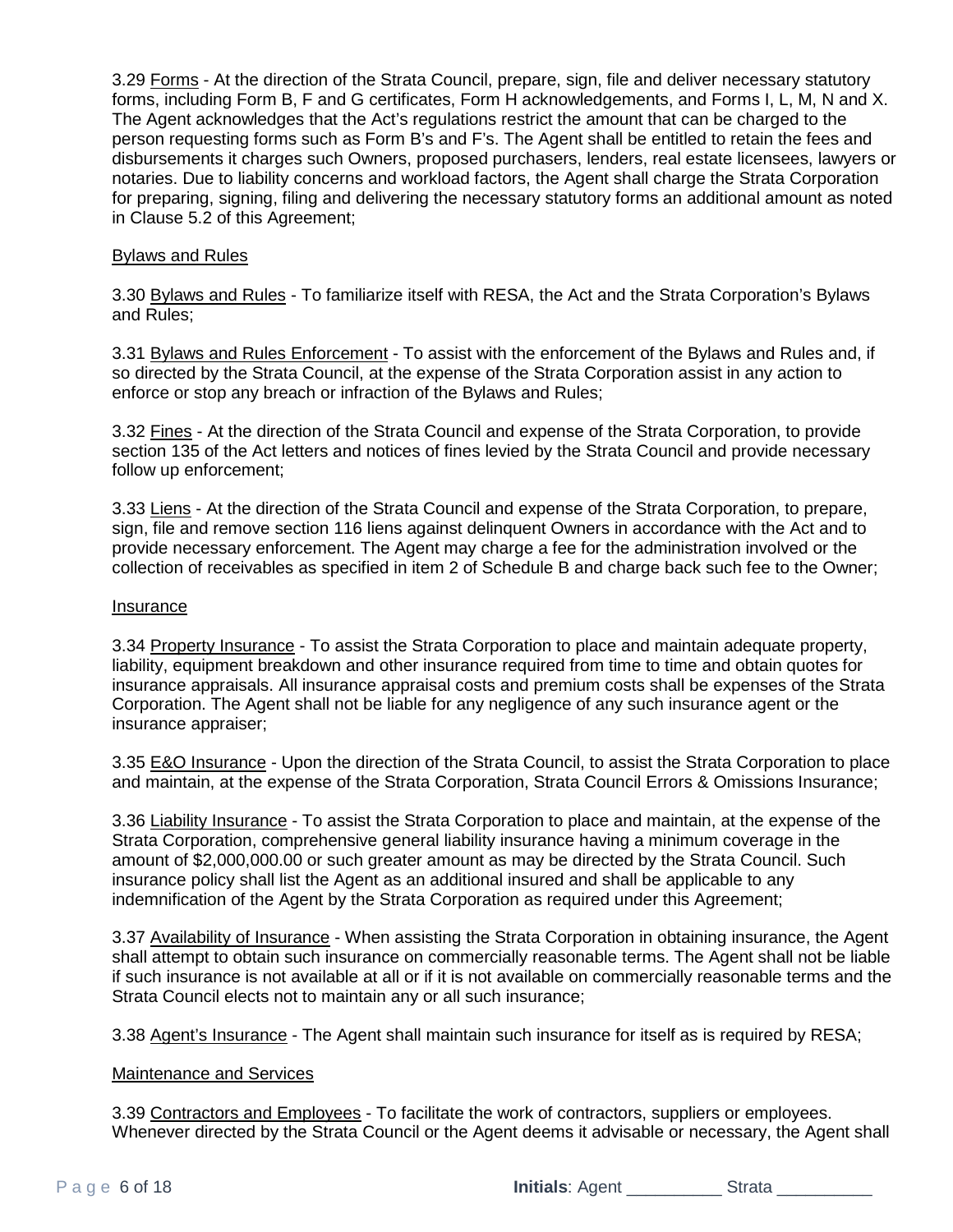hire or discharge contractors, suppliers or employees on behalf of the Strata Corporation. It is agreed and understood that all such employees and independent contractors shall be paid by the Strata Corporation and deemed to be employees and independent contractors of the Strata Corporation and not of the Agent. It is agreed that the Agent shall not be responsible for the acts, defaults or negligence of such employees or independent contractors;

3.40 Contracts - To arrange for contracts in the name of the Strata Corporation, to the extent the Agent's policies permit it to sign such contracts, in respect to the common property and common assets, for electricity, gas, fuel, water, telephone, janitorial services, window cleaning, landscaping, garbage disposal, vermin extermination and other services or such of them as directed by the Strata Council. To monitor and negotiate renewal or replacement of such contracts;

3.41 Supplies - Subject to the limits expressed by the Strata Council, to place orders for and purchase, in the name of the Strata Corporation, all such equipment, tools, appliances, materials and supplies as is necessary to properly equip and maintain the common property and common assets of the Strata Corporation;

3.42 Emergency Services - To use commercially reasonable efforts to maintain a 24-hour emergency contact service such that the Strata Council or Owners can contact the Agent with respect to matters affecting life or property damage. The Strata Corporation acknowledges that such services may not be available in the event of a major regional emergency;

3.43 Limitations on Expenses - The Agent is authorized to spend the Strata Corporation's monev without further authorization provided the Agent complies with the provisions of the Act and their fiduciary duties under RESA. For further explanation, the Agent agrees to obtain the approval of the Strata Council to all expenditures in accordance with the Act and the Bylaws, other than: (a) expenses contained in the approved annual budget; (b) recurring operating charges; (c) emergency repairs in excess of the maximum amount established by the Bylaws, if such expenditures are necessary in the opinion of the Agent to protect the common property and common assets of the Strata Corporation from damage or to maintain common services to occupants of any one or more strata lots; or (d) expenditures necessary to ensure safety or prevent significant loss or damage, whether physical or otherwise, pursuant to section 98(3) of the Act;

## **Proceedings**

3.44 Legal Proceedings – To assist in resolving disputes involving the Strata Corporation as directed by the Strata Council, by recourse to the appropriate authority, including legal proceedings, arbitration, mediation, small claims court, human rights tribunal, CRT, internal appeals and residential tenancy disputes;

3.45 Legal Counsel – Any provision in this Agreement allowing the Agent to take legal action on behalf of the Strata Corporation shall mean, where appropriate or required, taking legal action through the Strata Corporation's legal counsel;

3.46 Owner's Defaults - Subject to the direction of the Strata Council, to sign and give notices to Owners of any defaults in any obligations of such Owners to repair or to maintain their strata lots or limited common property in a timely fashion;

3.47 Compliance with Notices or Orders - To notify the Strata Council of any notices or orders of any competent public authority requiring repairs to be done in respect of the common property and common assets, or any part thereof, and to notify the Owners of individual strata lots that they must in a like manner comply with such notices or orders in regard to their own individual strata lots;

3.48 Compliance with Laws - To assist the Strata Council in taking such action on behalf of the Strata Corporation as the Strata Council may direct, in order for the Strata Corporation to comply promptly

Page **7 of 18 Initials**: Agent \_\_\_\_\_\_\_\_\_\_\_Strata \_\_\_\_\_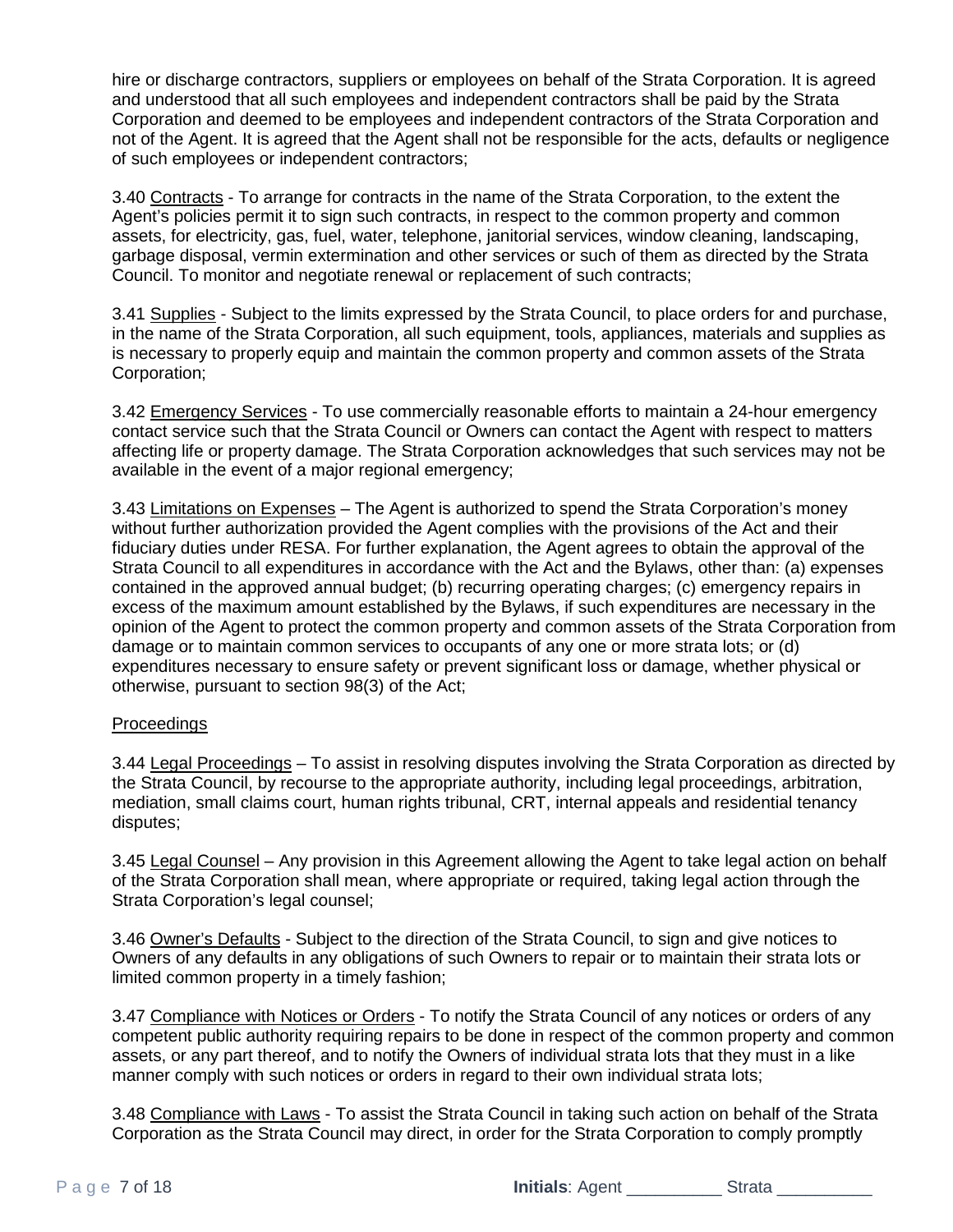with any and all orders or requirements affecting the Strata Corporation made by any governmental body or agency having authority or orders of any Fire Marshall, or board of fire underwriters or similar body;

#### **Other**

3.49 Fees, Rebates or Discounts - Not to collect or charge any undisclosed fee, rebate or discount, and if any such fee, rebate or discount should be received by the Agent that fee, rebate or discount will be held in trust for and credited to the account of the Strata Corporation.

#### Agent's Authorization

4. The Agent shall be deemed the agent of the Strata Corporation and to enable the Agent to effectively perform its services under this Agreement the Strata Corporation hereby appoints the Agent as its agent to perform the services provided for in this Agreement and as directed by the Strata Council.

#### Strata Corporation's Agreement

5. The Strata Corporation covenants and agrees:

5.1 Indemnity - To save the Agent harmless from any and all claims, damages, costs and liability incurred in connection with the services provided to the Strata Corporation and, without limiting the generality of the foregoing, to indemnify and save the Agent harmless from all claims, damages, costs and liability whatsoever incurred by the Agent in performing its responsibilities hereunder and to protect the Agent against any and all such claims, damages, costs, and liability in the same manner and to the same extent as the Strata Corporation, unless such claim, damage, cost or liability is caused by the gross negligence or wilful misconduct of the Agent;

5.1(a) That the Agent may receive from persons or parties, other than the Strata Corporation, without further specific disclosure, invitations as disclosed in Schedule C to this Agreement.

5.2 Agent's Fees - To pay to the Agent the following fees:

(a) a fee in advance each and every month during the term of this Agreement, in the amount and on the day specified in item 8 of Schedule A;

(b) an additional fee in the amount specified in item 9 of Schedule A, for each additional Meeting over the number specified in Clause 3.19 and item 5 of Schedule A;

(c) an additional hourly fee in the amount specified in item 10 of Schedule A, for each hour of attendance at any Meeting longer than the hours specified in Clause 3.19 and item 6 of Schedule A;

(d) an additional hourly fee specified in item 11 of Schedule A for attending information meetings, committee meetings, arbitrations, mediations, court hearings, or other attendances requested by the Strata Council;

(e) an additional fee specified in item 12 of Schedule A for assisting with litigation or other methods of dispute resolution involving the Strata Corporation including CRT matters;

(f) an additional fee specified in Schedule B for special projects and/or major renovations, as determined by the size and nature of the special project and/or major renovations;

Page 8 of 18 **Initials**: Agent \_\_\_\_\_\_\_\_\_\_ Strata \_\_\_\_\_\_\_\_\_\_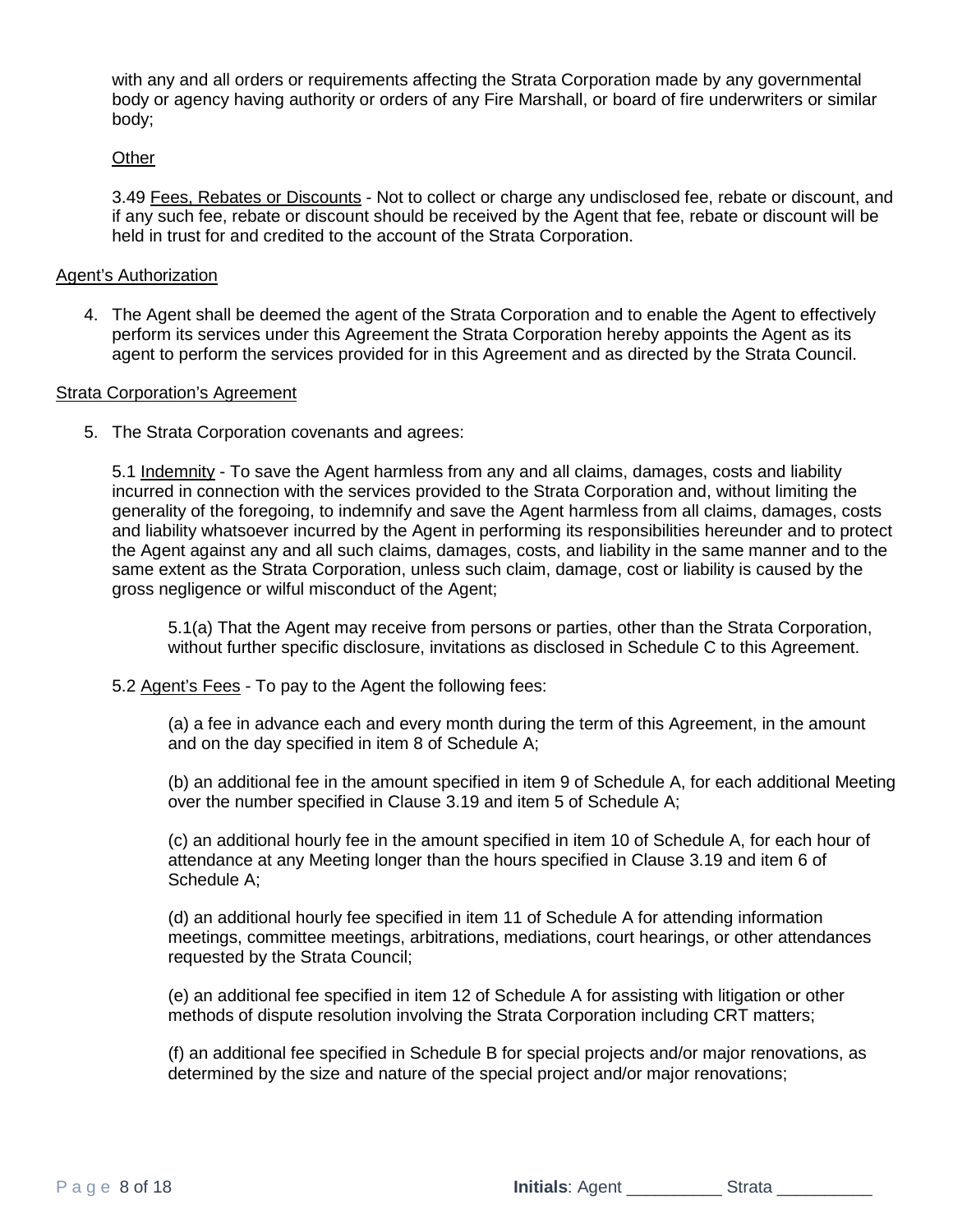(g) an additional fee in the amount specified in item 13 of Schedule A, per strata lot for each month of depositing and processing of special levies, including the refund of a special levy pursuant to section 108 (5) or the distribution of operating funds from other sources;

(h) an additional fee in the amount specified in item 14 of Schedule A, per strata lot for each month that the strata fees need to be adjusted due to the timing of the passing of the budget and the occurrence of the fiscal year end;

(i) an additional hourly fee in the amount specified in item 7 of Schedule A for the time spent redacting and supervising the inspection of section 35 of the Act records;

(j) an additional fee for preparation and receipt of correspondence, including exchanges of emails, that are in excess of the number specified in Schedule B;

(k) an additional fee for preparing, signing, filing and delivering necessary statutory forms requested by a third party in the amount specified in item 15 of Schedule A;

(l) an additional hourly fee in the amount specified in item 16 of Schedule A for assisting the Strata Corporation in any redevelopment, including but not exhaustively, cancellation of the Strata Corporation. The Strata Corporation acknowledges that such assistance might include, but not exhaustively, meetings with realtors, meetings with potential developers, meetings with lawyers, meetings with liquidators, arranging general meetings and information meetings of the Strata Corporation, swearing affidavits and attending court hearings;

(m) an amount or amounts that reimburse the Agent for all expenses incurred by the Agent on behalf of the Strata Corporation including, but not exhaustively, legal fees incurred in order to protect the Strata Corporation or the Agent in carrying out the services noted in this Agreement;

(n) an additional fee for preparing and delivering correspondence unrelated to instructions from the Strata Council including, but not exhaustively, energy rebate applications, rental applications and letters to a municipal or regulatory authority to assist with the retrieving of records for renovations, in the amount specified in item 17 of Schedule A;

(o) such additional fees as are provided for in Schedule B, or as may be agreed upon in writing from time to time;

(p) together with any applicable Tax payable on such fees or related disbursements.

5.3 Payment of Agent's Fees - The Strata Corporation hereby authorises the Agent to deduct the Agent's fees and disbursements from the strata fees, special levies, user fees and any other monies collected by the Agent pursuant to Clause 3;

5.4 Adjustment of Strata Fees for Fiscal Year - The Strata Corporation agrees that strata fees will be adjusted as applicable to the commencement of the fiscal year of the Strata Corporation when the Owners approve a budget that amends the fee schedule after the fiscal year end of the Strata Corporation.

5.5 Shortfall - If the bills, accounts or expenses paid by the Agent pursuant to this Agreement in any calendar month exceed the strata fees and other monies collected in such month by the Agent, or if the Strata Corporation does not otherwise have sufficient funds to pay such bills, accounts or expenses, the Strata Corporation shall pay the Agent the amount of such excess promptly upon request. This payment may include a transfer of funds from the Contingency Reserve Fund where permitted under the Act. The Agent shall have no obligation to advance funds to the Strata Corporation for any purpose whatsoever;

Page 9 of 18 **Initials**: Agent \_\_\_\_\_\_\_\_\_\_ Strata \_\_\_\_\_\_\_\_\_\_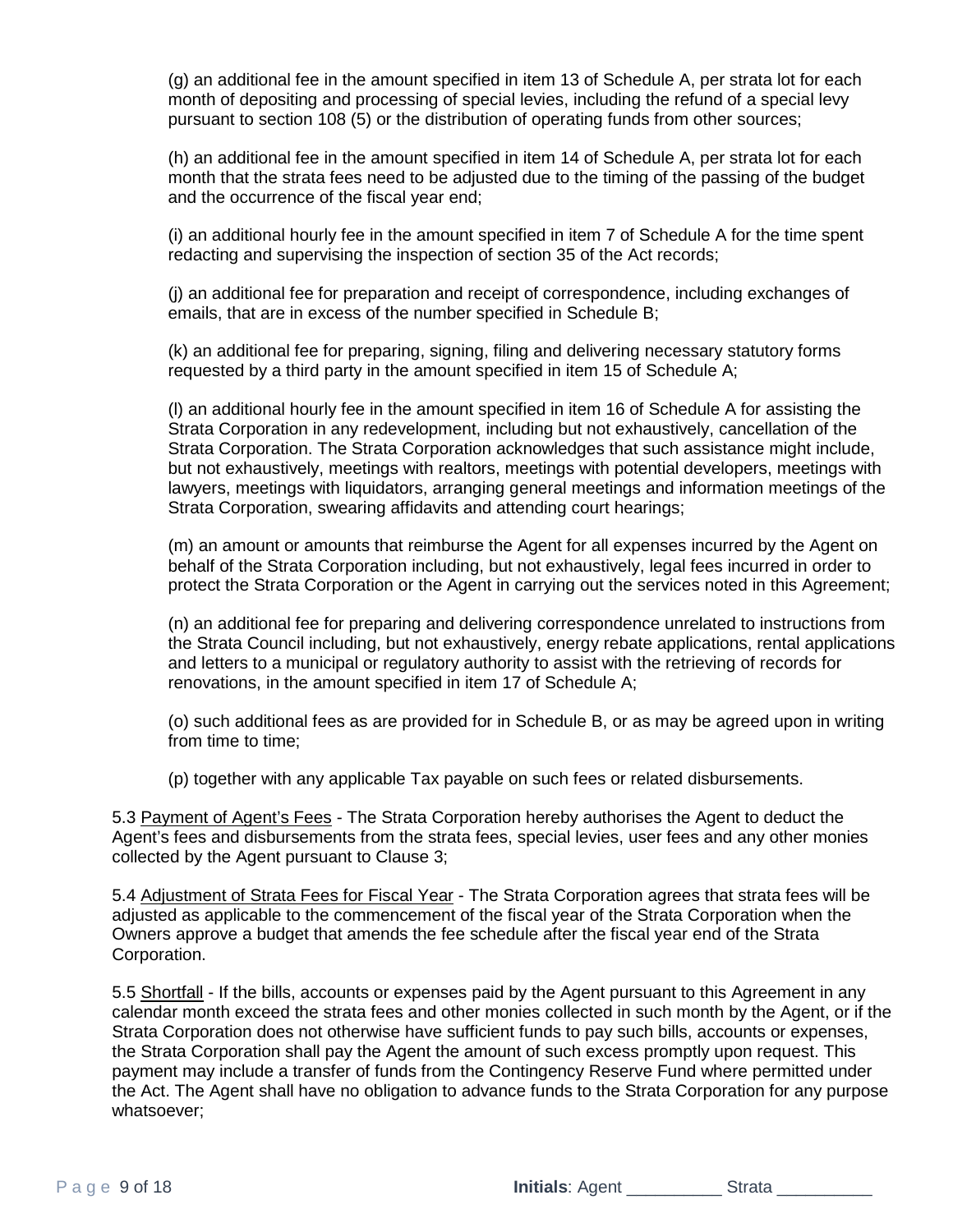5.6 Costs - To pay promptly the Agent's costs of printing, duplicating, mailing, postage, long distance telephone charges, courier or other service charges directly attributed to the Strata Corporation as per the attached item 6 of Schedule B attached hereto;

5.7 Transfer Documentation - To direct and compensate the Agent in accordance with the Act for all transfer of title and ancillary documents for owners;

5.8 Third Party Fees - Despite and in addition to Clause 21 of this Agreement and in compliance with Rules 5-7 through 5-12 under the RESA, when providing administrative services that include, but not exhaustively, preparing and issuing statutory and regulatory forms and certificates, returning cheques (such as NSF) and making photocopies and complying with requests for extraordinary services (such as rush or top priority requests) when requested or required, the Agent may collect from the person making the request a fee in the amount as permitted by the Act or otherwise. This disclosure confirms the authority from the Strata Corporation to collect such amounts on behalf of the Strata Corporation and retain such amounts as remuneration to the Agent. The Agent may use a third-party service provider for the delivery of such statutory forms as Form B and Form F and any attached documents to those forms in compliance with the regulations of the Act, provided that there is no additional charge to the Strata Corporation for doing so.

5.9 Exclusivity - That the Strata Corporation, during the term of this Agreement and for two (2) years after its termination, will not engage or contract directly or indirectly with any present or past employee of the Agent, to perform services the same as or similar to the services the employee performed for the Agent, unless agreed to in writing by the Agent;

5.10 Documentation - To provide the Agent with all documents and records available to the Strata Corporation, which may be reasonably required by the Agent to properly assist in connection with the services provided by the Agent to the Strata Corporation;

5.11 Bylaws and Rules – To provide to the Agent a copy of the Bylaws and Rules of the Strata Corporation and to promptly notify the Agent of any amendments or additions thereto;

5.12 Existing Project - Where the Agent is assuming its role from a prior strata agent or from a selfmanaged building, the Agent shall not be responsible for errors, missing or inaccurate information in the records, information or materials of the prior agent or the self-managed building provided to the Agent, or for any consequential errors, missing or inaccurate information in the records or materials maintained by the Agent. The Agent is not responsible for the past financial affairs of the Strata Corporation, including matters relating to the status of any employee or contractor of the Strata Corporation;

5.13 Hazardous Material - The Agent is in not responsible for the identification, control, management, treatment or remediation of any contaminant or hazardous material including, without limiting the generality of the foregoing, any asbestos, lead or silica containing materials. In the event that any contaminant or hazardous material is found within the Strata Corporation, the Strata Corporation shall undertake to address the identification, control, treatment and remediation of any such contaminant on an expedited basis without relying in any way on the Agent for such identification, control, treatment or remediation;

5.14 Worksafe BC - The Agent and its licensees are not the owner of the Strata Corporation nor the primary employer of the Strata Corporation's vendors or contractors and further to the instructions of the Real Estate Council of BC that licensees not work outside of their direct area of expertise. The Strata Corporation acknowledges that the Agent is not an expert in WorkSafe BC legislation and that the Agent has not agreed for any purpose in being named as either the owner of the Strata Corporation, the employer of the Strata Corporation's vendors and contractors or the prime contractor for a workplace.

Page 10 of 18 **Initials**: Agent \_\_\_\_\_\_\_\_\_\_ Strata \_\_\_\_\_\_\_\_\_\_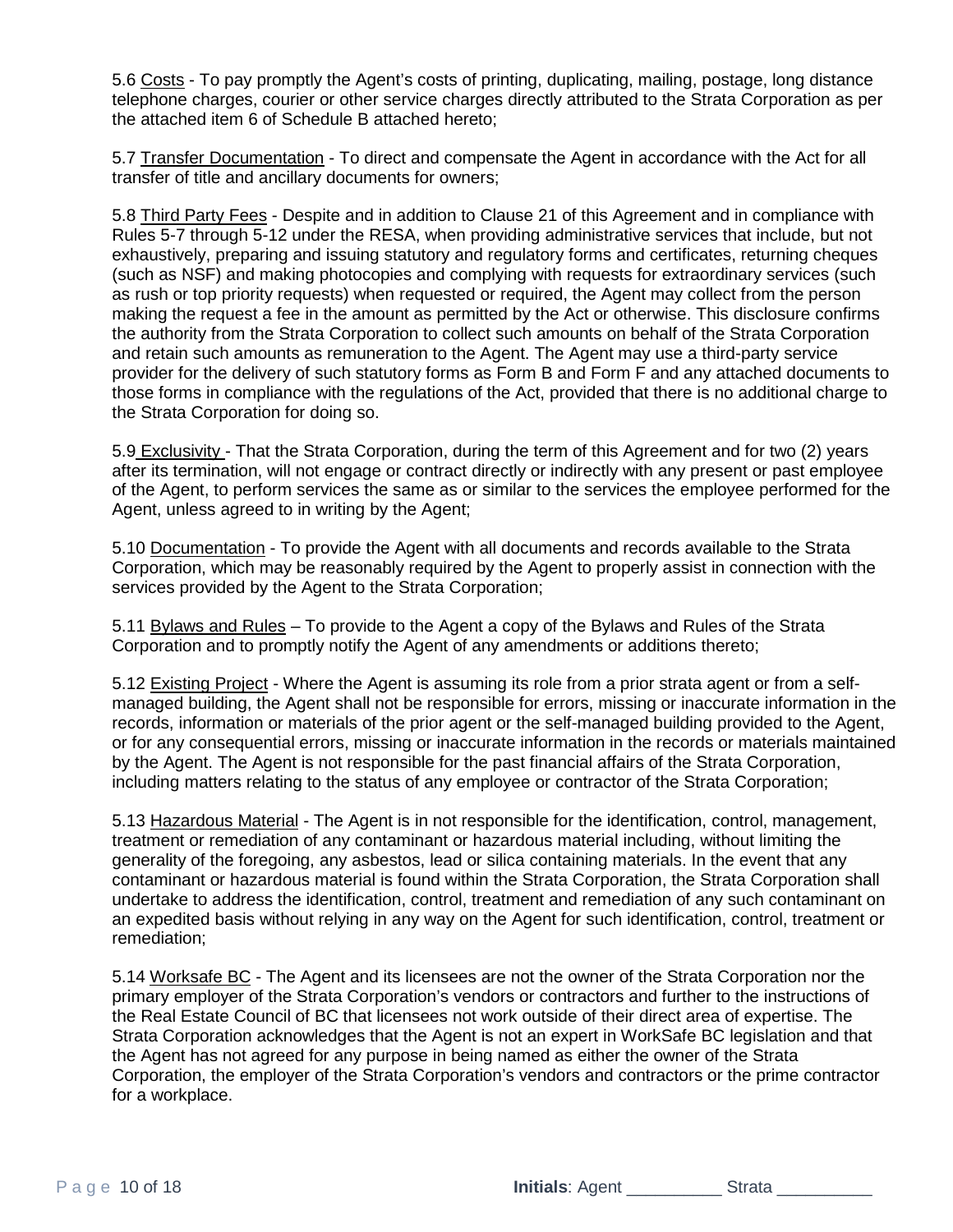5.15 Owner/Council Conduct – Occasionally when managing a strata corporation the Agent and its licensees are subject to bullying and verbal abuse from owners and strata council members, in Meetings and communications. The Strata Council acknowledges the possibility of the Agent being bullied and verbally abused. The Strata Council agrees its members will discourage such conduct and support the Agent if it does occur. The Strata Council further agrees that if such conduct (in the sole determination of the Agent) does occur, the Agent is entitled to discontinue the Agent's involvement in a Meeting or as a participant in continued communications, as the case may be.

## No Set-Off

6. That the Strata Corporation shall not be entitled to set off any uncollected strata fees, special levies or user fees or other monies owed the Strata Corporation against the Agent's Fees or any other monies payable to the Agent under this Agreement, any uncollected strata fees, special levies or user fees or other monies owed the Strata Corporation.

#### Agent to Receive Instructions from Strata Council

7. The Strata Corporation hereby authorizes its Strata Council to deal with the Agent. It is agreed and understood that the Agent at all times shall be entitled to rely on and to act upon the instructions or directions received from the Strata Council, and where appropriate or circumstances require, the President or other members of the Strata Council. Without limiting the generality of the foregoing, the Agent may from time to time request instructions or directions in writing signed on behalf of the Strata Corporation by at least two members of the Strata Council, or a formal resolution of the Strata Council after a properly convened meeting of the Strata Council. The Agent shall, upon receipt of written authorization, act upon the resolutions of the Strata Council. The foregoing shall constitute the full and sufficient authority for the Agent to act in accordance with such instruction or directions. The Strata Council agrees to provide prompt responses to requests from the Agent for directions, instructions and information. The Agent's interpretation of the Act is a guide and shall not be regarded as legal advice. The Agent shall advise the Strata Council of generally accepted practices throughout the strata agency industry;

## Financial Statements

8. The Strata Council agrees to review each statement of receipts and disbursements referred to in Clause 3.8, and within thirty (30) days from the date of provision of such statements to the Strata Council, to notify the Agent, in writing, of any alleged mistake or error on the part of the Agent in paying any bill, account or expense on behalf of the Strata Corporation. If the Agent receives no such notification within thirty (30) days of provision of such statements to the Strata Council, the statement shall be deemed to be conclusive and binding and the Agent shall be free from any and all claims in respect of such statement.

#### Assignment by Agent

9. The Agent may assign all of its interest in this Agreement and its rights hereunder to any other strata property brokerage, provided such assignee is a licensed strata property agent and covenants with the Strata Corporation to observe and perform the obligations of the Agent under this Agreement.

## No Waiver

10. If a party to this Agreement breaches or defaults in its performance under this Agreement and the other party, expressly or implied, waives such default that waiver shall not be deemed or construed to be a waiver to any future breach or default in the performance of such defaulting party's obligations under this Agreement.

Page 11 of 18 **Initials**: Agent \_\_\_\_\_\_\_\_\_\_\_Strata \_\_\_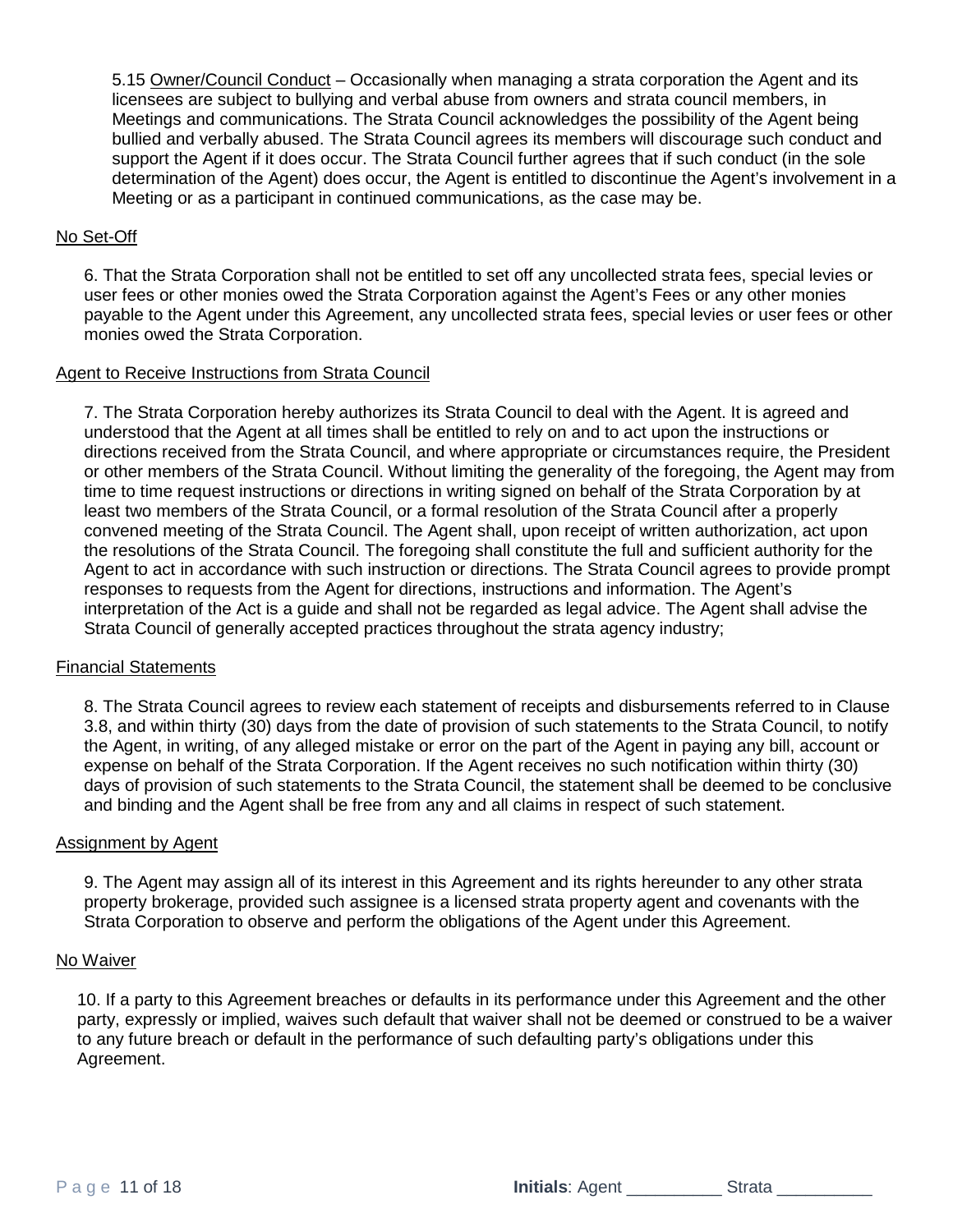#### Severance

11. In the event that any provision of this Agreement, or any part thereof, shall be found to be invalid, the remainder of this Agreement shall be binding on the parties and shall be construed such that the invalid provision or part thereof had been deleted from this Agreement.

#### Successors and Assigns

12. This Agreement shall ensure to the benefit of and shall be binding upon the parties and their respective successors and assigns.

#### Amendments in Writing

13. Any amendment to this Agreement shall be effective only if it is in writing and is duly signed by the parties.

#### Duration and Termination

14. This Agreement shall commence and become effective on the date set forth in item 1 of Schedule A, and shall continue for an indefinite term until terminated in accordance with this Clause. This Agreement shall terminate upon the occurrence of any of the following events:

(a) Two months after receipt by the Agent of a notice of a resolution passed by a  $\frac{3}{4}$  vote approved by the Owners, terminating this Agreement;

(b) Two months after receipt by the Strata Corporation of a notice from the Agent, terminating this Agreement;

- (c) Immediately, through the bankruptcy of the Agent; or
- (d) Immediately, through the insolvency or fraud of the Agent.

#### After Termination

15. Upon the termination of this Agreement, all obligations of the Agent shall cease except as otherwise expressly provided in RESA, and the Strata Corporation shall pay to the Agent any monies due to it under this Agreement and the Agent shall pay to the Strata Corporation all monies held by it in trust for the Strata Corporation. The Agent shall transfer all records maintained for the Strata Corporation to the Strata Corporation or its agent as may be directed by the Strata Council, upon payment of any outstanding fees to the Agent or as required by RESA. The Agent shall be entitled to retain the original financial records for such period as is required for the Agent to comply with RESA, but the Agent shall provide the Strata Corporation with copies of the financial records, at the Strata Corporation's expense as provided in Schedule B.

#### **Holdback**

16. Upon termination of this Agreement, the Strata Corporation shall continue to be responsible for the payment of any and all bills, accounts, and expenses incurred by the Agent within the authority of this Agreement to be paid by the Agent after such termination. The Agent shall be entitled to retain, for thirty (30) days after the date of such termination, a holdback of the monies (the "Holdback") to pay such bills, accounts and expenses or any of them. If a Holdback is not retained by the Agent or is insufficient, the Strata Corporation agrees to reimburse the Agent promptly upon demand for any and all such bills, accounts and expenses paid by the Agent after the termination of this Agreement.

#### No Partnership

Page 12 of 18 **Initials**: Agent \_\_\_\_\_\_\_\_\_\_\_\_Strata \_\_\_\_\_\_\_\_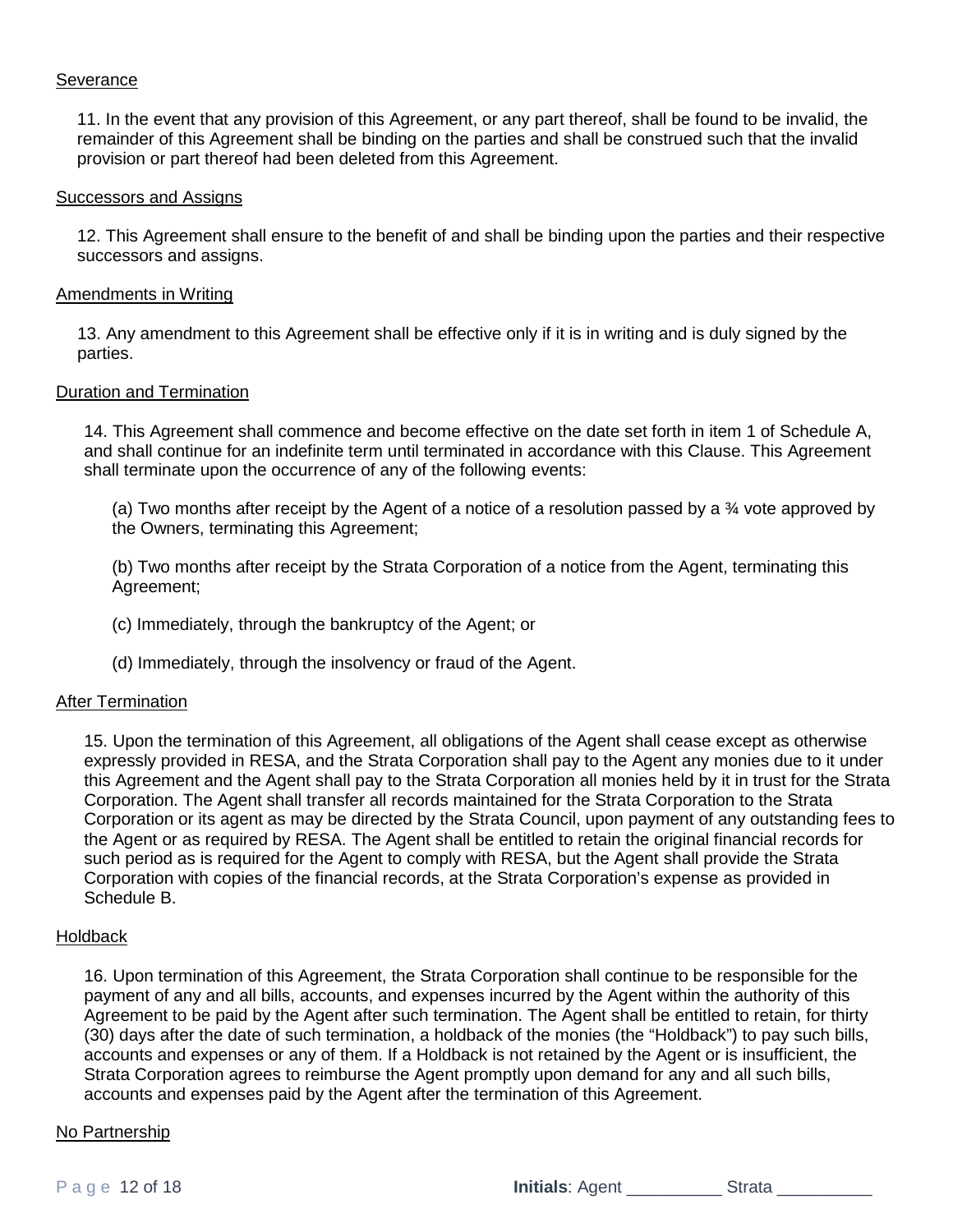17. The relationship of the Agent to the Strata Corporation shall be that of agent and principal and this Agreement shall not under any circumstances make the Agent or any of its employees, officers or authorized representatives, to be the legal representative, partner or employee of the Strata Corporation.

#### Personal Information

18. The Strata Corporation consents to the collection, use and disclosure by the Agent of information about the Strata Corporation and personal information about the Owners, for all purposes consistent with the matters contemplated in this Agreement.

#### Disclosure of Conflicts

19. If at any time, the Agent determines it is in a conflict of interest with the Strata Corporation, the Agent shall give written notice of such conflict to the Strata Council as soon as reasonably possible. The Strata Corporation hereby acknowledges and consents to the Agent acting for other strata corporations, and sections and owners within such strata corporations.

## Disclosure of Payments

20. If at any time, the Agent anticipates receiving or receives, directly or indirectly, any form of payment or other compensation from an Owner or someone other than the Strata Corporation as a result of recommending an insurance broker, or any other person providing other products or services, the Agent shall disclose the details thereof to the Strata Corporation in writing, including the source of such payments, the amount or likely amount of the payment and all other relevant facts relating to such provision of real estate services.

#### Charges for Documents

21. The Agent, without further specific disclosure to the Strata Corporation, shall be entitled to charge and retain fees (which fees may include a disbursement component) for the following

(a) the provision of Form B (and all attachments) and Form F and other statutory form as required by the *Strata Property Act;*

(b) the provision of copies of minutes, Bylaws, Rules, strata plans, engineering reports, financial statements and similar documents of the Strata Corporation when requested by Owners (other than the original distribution of same) or any other person authorized to receive such documents; and any and all priority fees charged for the priority provision of such documents in accordance with the fees specified in the attached Schedules.

#### The Strata Corporation and Owners

22. The Strata Corporation hereby consents to the Agent providing property rental services or trading services to an individual Owner. The Agent shall enter into separate service agreements with each individual Owner, and will advise the Strata Corporation in writing when it commences acting for any individual Owner.

#### Primary Client and Secondary Client

23. The Agent hereby declares that the Agent's "primary client" is as specified in item 7 of Schedule B (the "Primary Client") and the "secondary client" is as specified in item 7 of Schedule B (the "Secondary Client" or "Secondary Clients"). In the event of a conflict, the Agent will provide the full services it has contracted to provide to the Primary Client and the Agent shall provide limited representation to the Secondary Client or Secondary Clients**.**

Page 13 of 18 **Initials**: Agent \_\_\_\_\_\_\_\_\_\_ Strata \_\_\_\_\_\_\_\_\_\_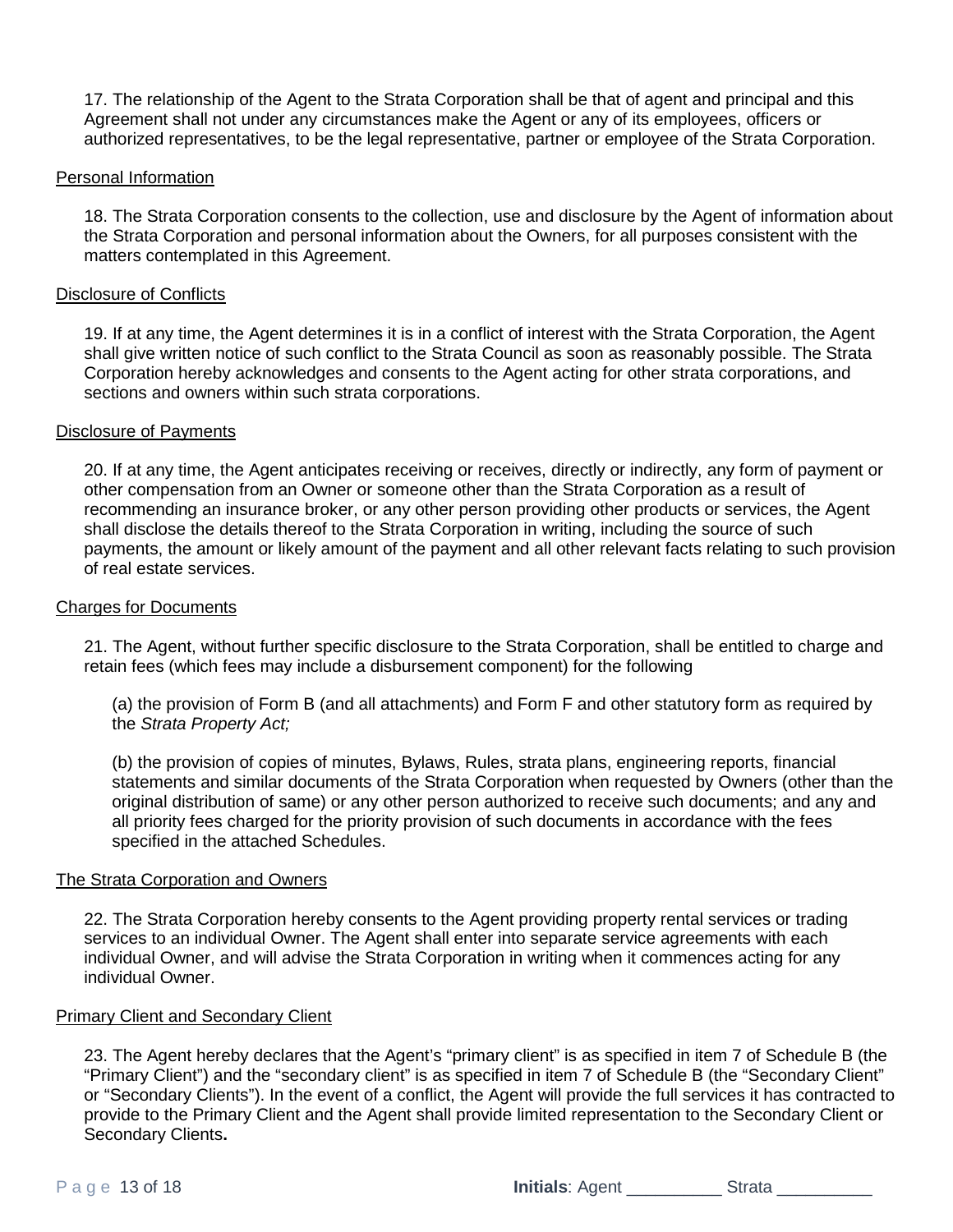#### Conflict with an Owner

24. If the Agent is providing property rental services or trading services to an individual Owner, there may be conflicts as between such an Owner and, the Strata Corporation. If the Strata Corporation is declared to be the Agent's Primary Client, the Agent will provide full representation to the Primary Client and the Agent shall provide limited representation to the Owner.

#### Limited Services to Secondary Client

25. In the event of a conflict where the Agent continues to act for the Agent's Primary Client and ceases to act for the Secondary Client with respect to the matter giving rise to the conflict, the Agent will not be able to:

(a) act in the Secondary Client's best interests, if those interests conflict with the interests of a Primary Client;

(b) act in accordance with the Secondary Client's instructions, if acting in accordance with those instructions would lead the Agent to breach any of the Agent's obligations to a Primary Client;

(c) maintain the confidentiality of information about the Secondary Client; or

d) disclose to the Secondary Client's any confidential information about the Primary Client.

## Annual Review Fee

26. Annually, the parties shall review the fees and other charges payable under this Agreement. Any such change in fees or charges, shall be agreed to between the parties and shall be evidenced in writing which may include a formal fee amendment agreement or a letter from the Agent to the Strata Corporation setting out such agreed changes in the fees and charges signed by the Agent and two members of the Strata Council.

| <b>EXECUTED ON BEHALF OF</b>    | <b>EXECUTED ON BEHALF OF</b>    |
|---------------------------------|---------------------------------|
| by its' authorized signatories: | by its' authorized signatories: |
| <b>Authorized Signatory:</b>    | Authorized Signatory:           |
| Authorized Signatory:           | Authorized Signatory:           |
|                                 |                                 |

Page 14 of 18 **Initials**: Agent \_\_\_\_\_\_\_\_\_\_\_\_\_\_ Strata \_\_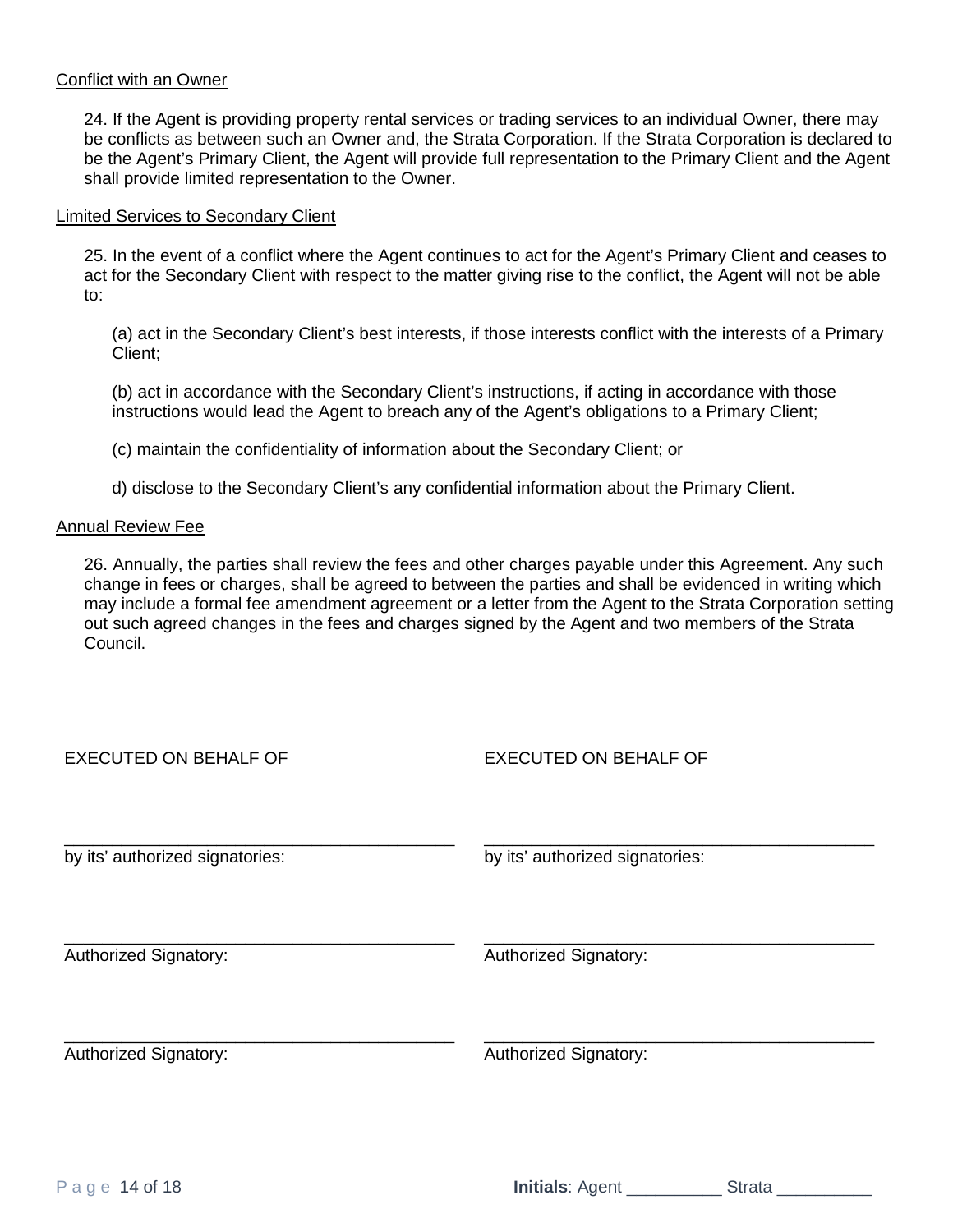# **SCHEDULE A**

| 1. Clause 2             |                                                                                                                                                                                                                                                   |  |
|-------------------------|---------------------------------------------------------------------------------------------------------------------------------------------------------------------------------------------------------------------------------------------------|--|
| 2. Clause 3.9           | Fee for providing miscellaneous accounting functions: \$                                                                                                                                                                                          |  |
| 3. Clause 3.12          | Fee for providing payroll services: \$                                                                                                                                                                                                            |  |
| 4. Clause 3.14 and 3.15 | The Agent shall maintain the following trust accounts on behalf of the Strata<br>Corporation (check if applicable):                                                                                                                               |  |
|                         | $\Box$ Operating fund trust account                                                                                                                                                                                                               |  |
|                         | $\Box$ Contingency reserve trust account                                                                                                                                                                                                          |  |
|                         | $\Box$ Special levy trust account                                                                                                                                                                                                                 |  |
|                         |                                                                                                                                                                                                                                                   |  |
| 5. Clause 3.19          |                                                                                                                                                                                                                                                   |  |
| 6. Clause 3.19          |                                                                                                                                                                                                                                                   |  |
| 7. Clause 3.22          | Hourly fee for redacting and supervising inspection of records:                                                                                                                                                                                   |  |
|                         | $\frac{2}{2}$                                                                                                                                                                                                                                     |  |
| 8. Clause 5.2(a)        | Monthly Agents' Fee: \$__________________ payable on the first day of each month                                                                                                                                                                  |  |
| 9. Clause 5.2(b)        | An additional fee for each Meeting over the maximum number:                                                                                                                                                                                       |  |
|                         | \$                                                                                                                                                                                                                                                |  |
| 10. Clause 5.2(c)       | Hourly rate for attendance at each Meeting over specified number of hours:                                                                                                                                                                        |  |
|                         | \$<br><u>_________________</u> (plus Tax)                                                                                                                                                                                                         |  |
| 11. Clause 5.2(d)       | An additional fee of \$__________________ per hour for attending information<br>meetings, committee meetings, arbitrations, mediations, court hearings and other<br>attendances requested by the Strata Council                                   |  |
| 12. Clause 5.2(e)       | An additional fee of \$_________________ per hour for assisting with litigation and<br>other methods of dispute resolution including CRT matters                                                                                                  |  |
| 13. Clause 5.2(g)       | An additional fee of \$_________________ per strata lot for each month of<br>depositing and processing of special levies, including the refund of a special levy<br>pursuant to section 108 (5) or the distribution of operating funds from other |  |
| 14. Clause 5.2(h)       | An additional fee of \$_________________ per strata lot for each month that the<br>strata fees need to be adjusted due to the timing of the passing of the budget and<br>the occurrence of the fiscal year end                                    |  |

Page 15 of 18 **Initials**: Agent \_\_\_\_\_\_\_\_\_\_ Strata \_\_\_\_\_\_\_\_\_\_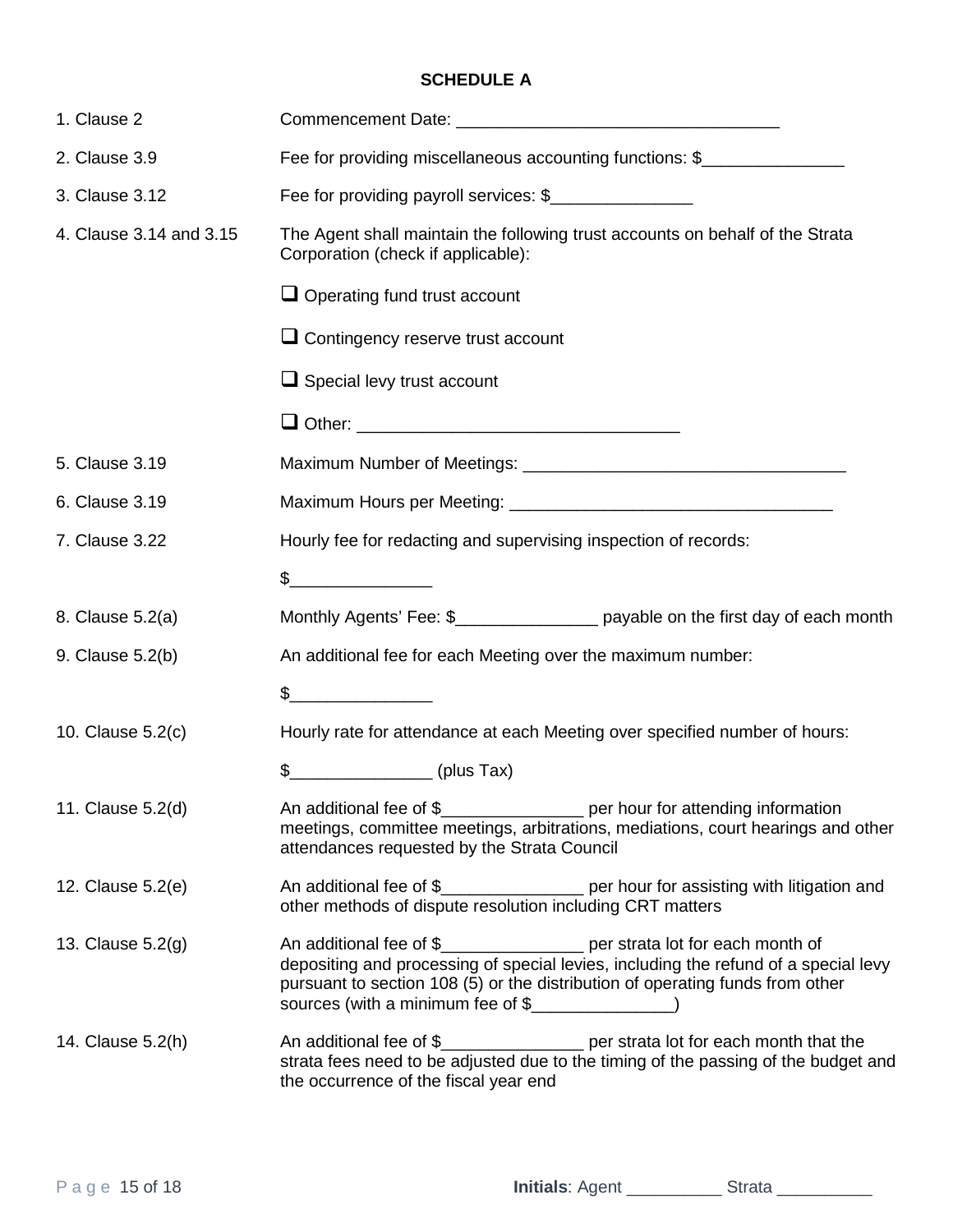| 15. Clause 5.2(k) | An additional fee of \$                                                                                                                                                                            | per hour for preparing, signing, filing and<br>delivering necessary statutory forms requested by a third party                                           |
|-------------------|----------------------------------------------------------------------------------------------------------------------------------------------------------------------------------------------------|----------------------------------------------------------------------------------------------------------------------------------------------------------|
| 16. Clause 5.2(l) | An additional fee of \$______________________ per hour for assisting the Strata<br>Corporation in any redevelopment, including but not exhaustively, the<br>cancellation of the Strata Corporation |                                                                                                                                                          |
| 17. Clause 5.2(n) |                                                                                                                                                                                                    | An additional fee of \$_______________________ per hour for preparing and delivering<br>correspondence unrelated to instructions from the Strata Council |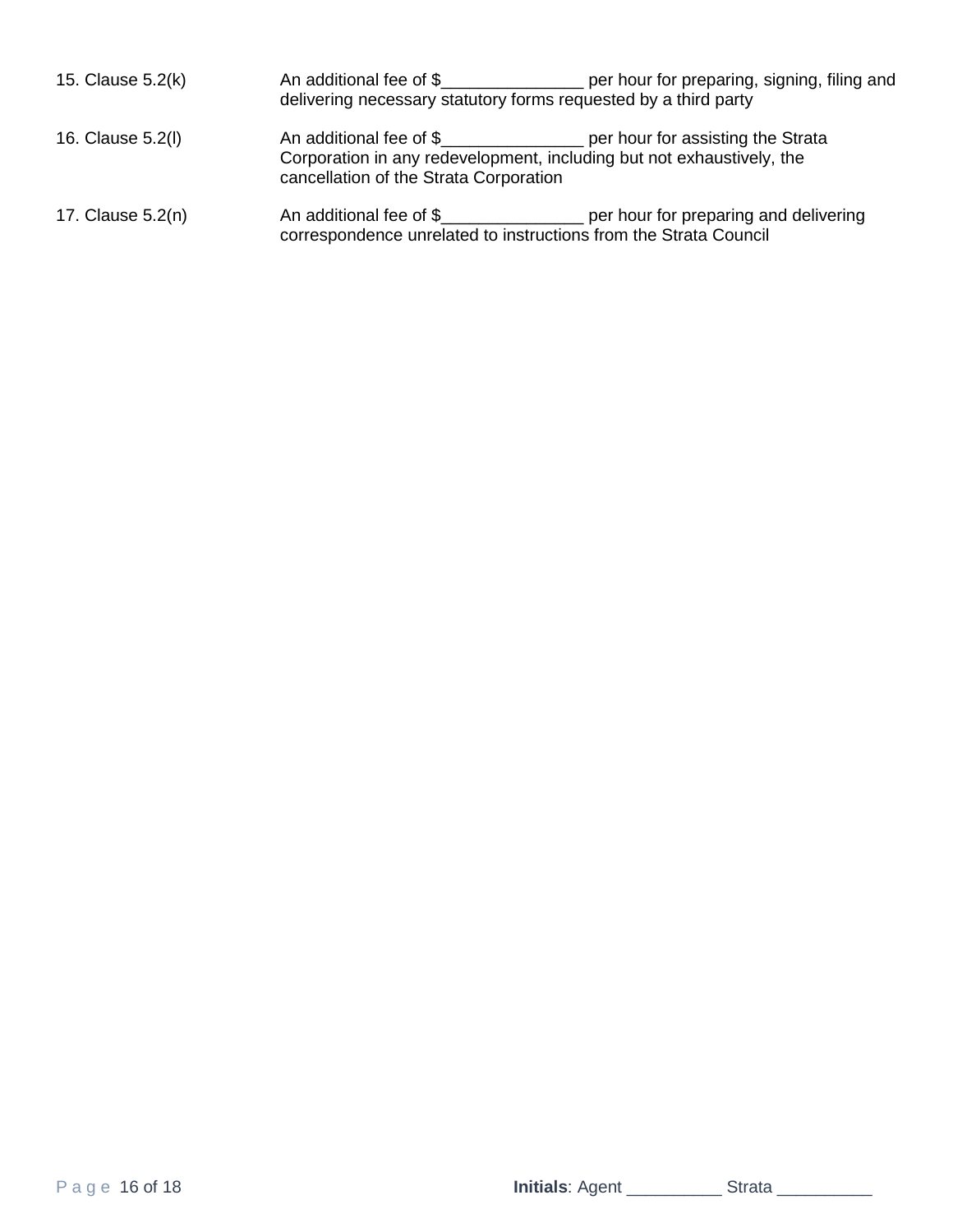# **SCHEDULE B**

# **Special Terms and Amendments**

| 1. Clause 3.16        | Annual fee for the statutory review of books: \$                                                                       |  |
|-----------------------|------------------------------------------------------------------------------------------------------------------------|--|
| 2. Clause 3.33        | Fee for administration of liened receivables: \$                                                                       |  |
| 3. Additional fees:   |                                                                                                                        |  |
| (a) Clause $5.2(j)$ ; | Preparation and receipt of correspondence, including but not limited to<br>exchanges of em that number in excess of \$ |  |
| (b) Clause $5.2(f)$ : |                                                                                                                        |  |
|                       | Major Renovations: ________________                                                                                    |  |
| (c) Clause 3.17:      | Supervising Independent Audits and Review Engagements: ___________________                                             |  |
| (d) Clause $5.2(0)$ : |                                                                                                                        |  |
| 4. Clause 5.6         | Mailing Costs: \$                                                                                                      |  |
|                       | Long Distance Phone Charges: \$                                                                                        |  |
|                       | Courier Costs: \$                                                                                                      |  |
|                       | Other Service Charges: \$                                                                                              |  |
|                       | Storage/Retrieval Charges: \$                                                                                          |  |
| 5. Clause 15          | Cost of duplication: \$____________________ per page                                                                   |  |
| 6. Special Terms:     |                                                                                                                        |  |